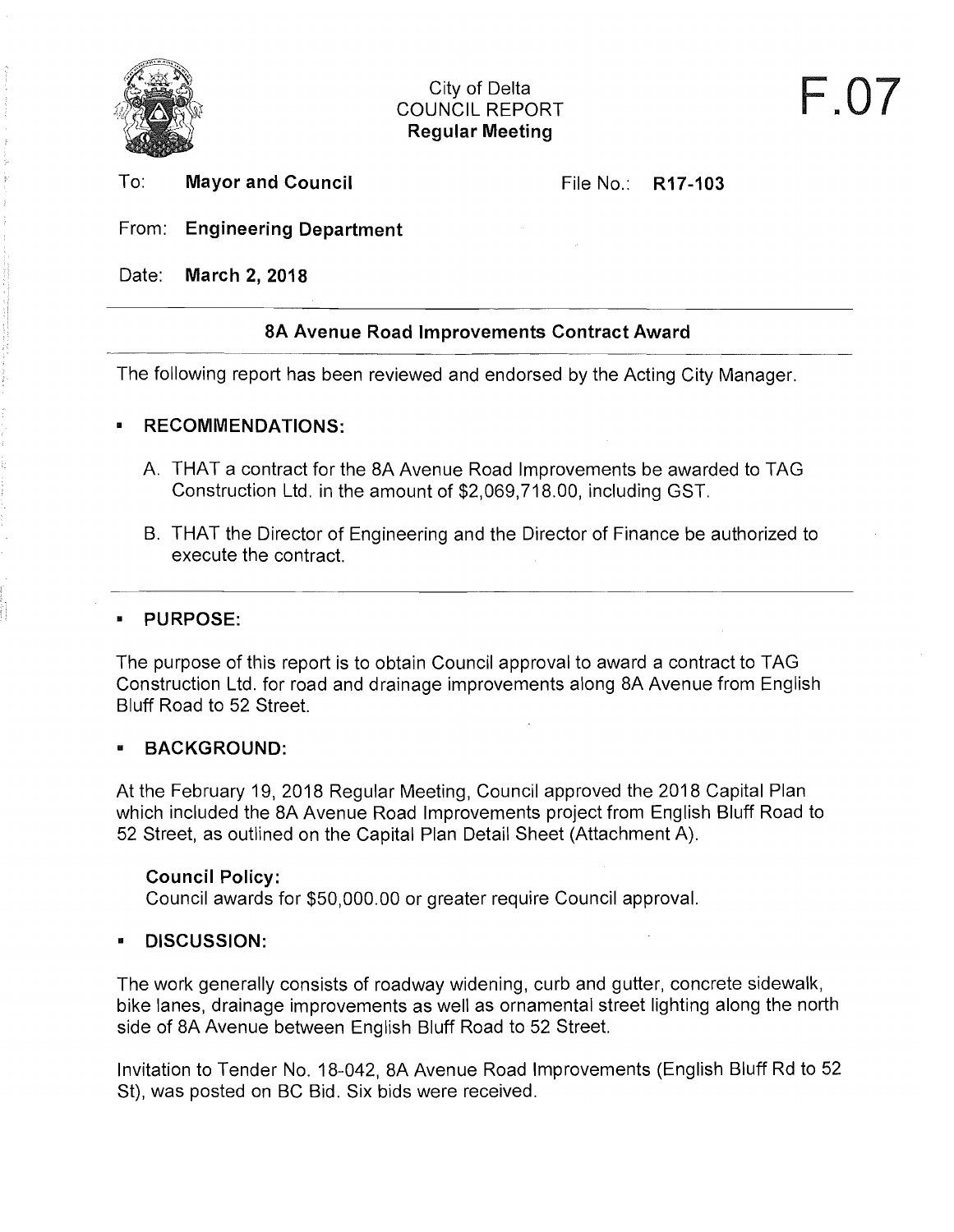| <b>Bidder</b>                                | <b>Bid Price</b><br>(including GST) |
|----------------------------------------------|-------------------------------------|
| <b>TAG Construction Ltd.</b>                 | \$2,069,718.00                      |
| Arsalan Construction Ltd.                    | \$2,087,400.00                      |
| Mainland Sand & Gravel ULC dba Winvan Paving | \$2,169,322.80                      |
| Key-West (333) Ltd.                          | \$2,197,629.00                      |
| Eurovia British Columbia Inc.                | \$2,218,873.66                      |
| Lafarge Canada Inc.                          | \$2,401,125.30                      |

TAG Construction Ltd .'s bid was the lowest priced and meets the requirements for the project.

### **Implications:**

Financial Implications - The 8A Avenue Road Improvements project is Council approved work within the 2018 Capital Plan. The project costs are provided below.

### **PROJECT COST:**

| Tender Value (18-042)                   | \$ | 2,069,718.00 For Award |                           |
|-----------------------------------------|----|------------------------|---------------------------|
| <b>Civil Consulting Services</b>        | \$ | 320,852.00 Awarded     |                           |
| <b>CCTV of Storm Utilities</b>          | \$ | 11,772.99 Awarded      |                           |
| <b>Material Testing</b>                 | \$ | 10,000.00 Estimated    |                           |
| <b>Project Allowance</b>                | \$ | 300,000.00 Estimated   |                           |
| Total Construction Cost (including GST) |    | 2,712,342.99           |                           |
| Less GST Rebate                         | \$ | (129, 159, 19)         |                           |
| <b>Net Total Project Cost</b>           | S  | 2,583,183.80           |                           |
| <b>PROJECT FUNDING:</b>                 |    |                        |                           |
| 2018 ROADS - 1                          | \$ |                        | 2,488,500.00 Attachment A |
| 2017 ROADS - 2                          |    |                        | 350,000.00 Attachment B   |

**Total Available Funding** \$ **2,838,500.00** 

As noted above, the anticipated total project costs are \$2,583,183.80, net of the GST rebate. This amount is within the available funding .

### **• CONCLUSION:**

It is recommended that TAG Construction Ltd. be awarded a contract for the 8A Avenue Road Improvements project in the amount of \$2,069,718.00, including GST.

Steven Lan, P.Eng. Director of Engineering

Department submission prepared by: Queenie Wong, EIT., Engineering Project Technologist QW/jl/w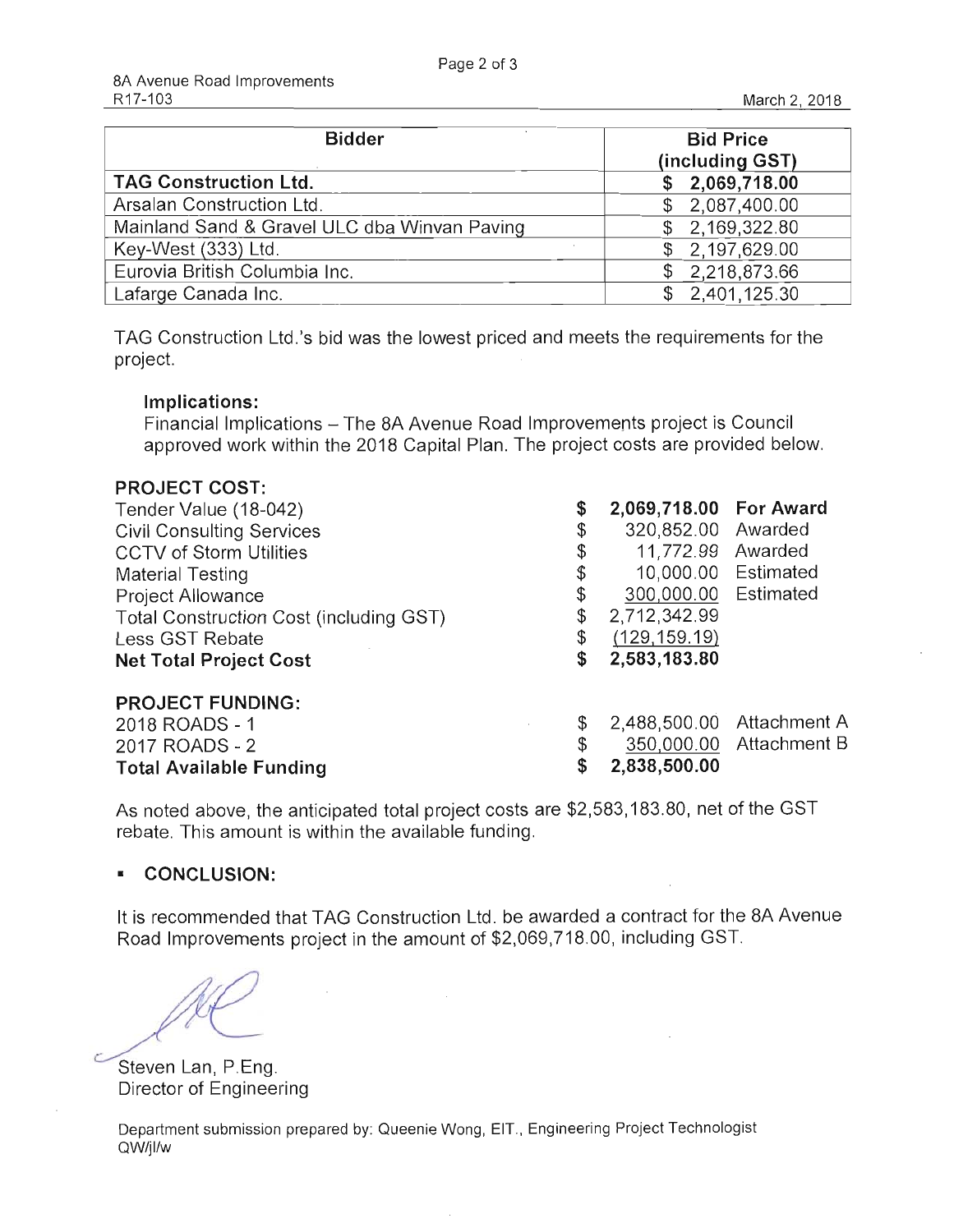This report has been prepared in consultation with the following listed departments.

| <b>Concurring Departments</b> |               |           |
|-------------------------------|---------------|-----------|
| Department                    | Name          | Signature |
| Finance                       | -∕Karl Preuss |           |
|                               |               |           |

**• ATTACHMENTS:** 

A. **Capital Plan Detail Sheet** (2018 **ROADS** - 1)

B. **Capital Plan Detail Sheet** (2017 **ROADS** - 2)

WagtEugineer\Eng\T\_Activn Capital Projects\Roads\R17-103 - 8A Avenue (English Bluff to 56 Street)\Council<br>Correspondence\Council Report\Council Report R17-103 8A Avenue Phase 1.docx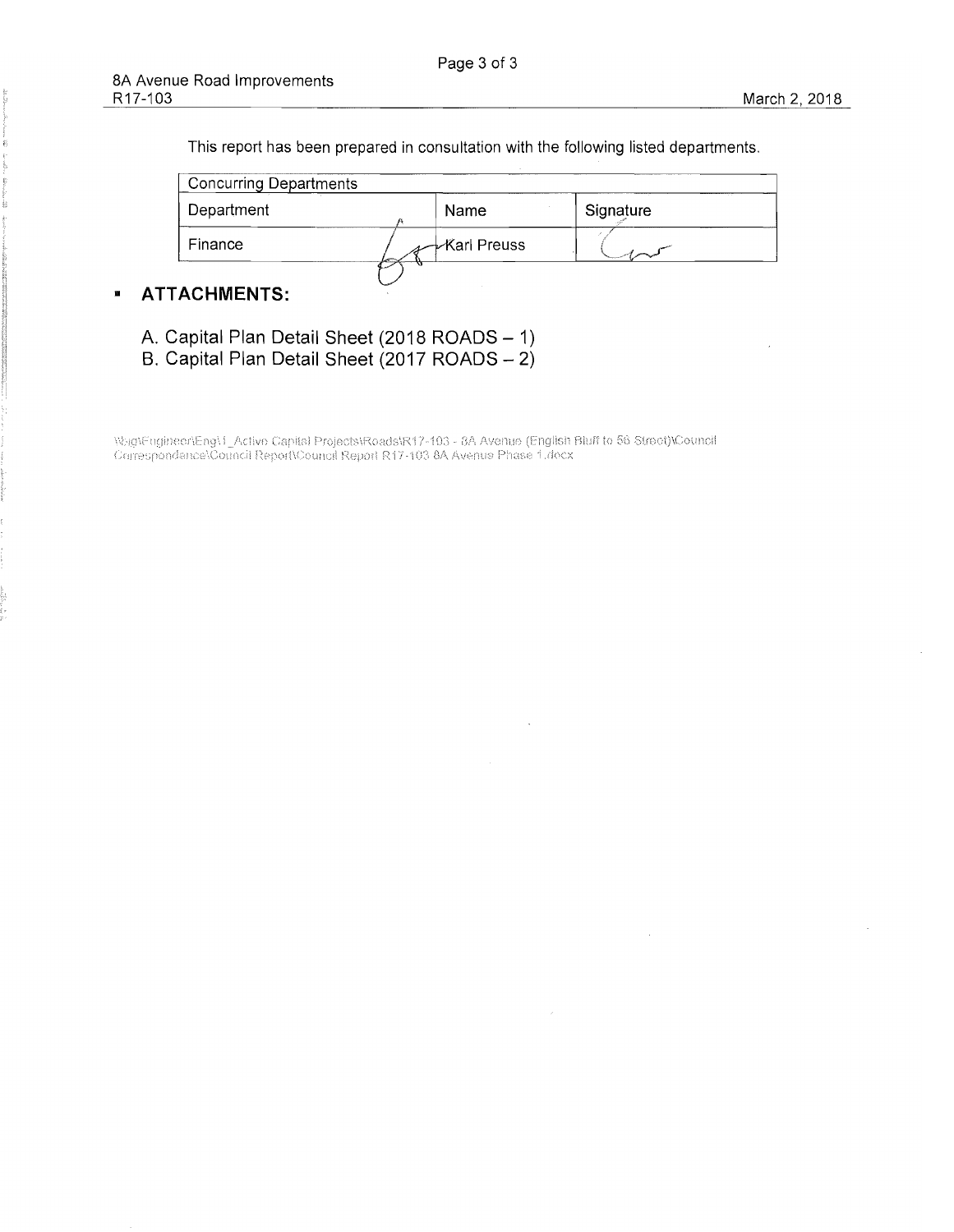# **2018 CAPITAL PLAN**

Attachment A Page 1 of 1

# **ROADS -1**

**TCA**   $\overline{\mathbf{v}}$ 

r **non-TCA** 

### **Neighbourhood Road Improvements Program - Construction**

#### **Project Scope:**

The scope of this work involves the construction of the Neighbourhood Road Improvement Program projects which include the construction of 84 Avenue between 112 Street and 116 Street, 86 Avenue between 116 Street and 120 Street, 8A Avenue between English Bluff Road and 52 Street, 52 Street between 12 Avenue and the PRV station, 48A Avenue sidewalk improvements, 76 Street sidewalk improvements from Progress Way to Vantage Way and Boundary Bay Road repaving.



### **Program Overview:**

The Neighbourhood Road Improvement Plan incorporates Capital Project Construction for projects within the Neighbourhood Street Program. This scope of work includes tender and construction during the spring and summer months.

#### **ENGINEERING DEPARTMENT: Transportation Division**